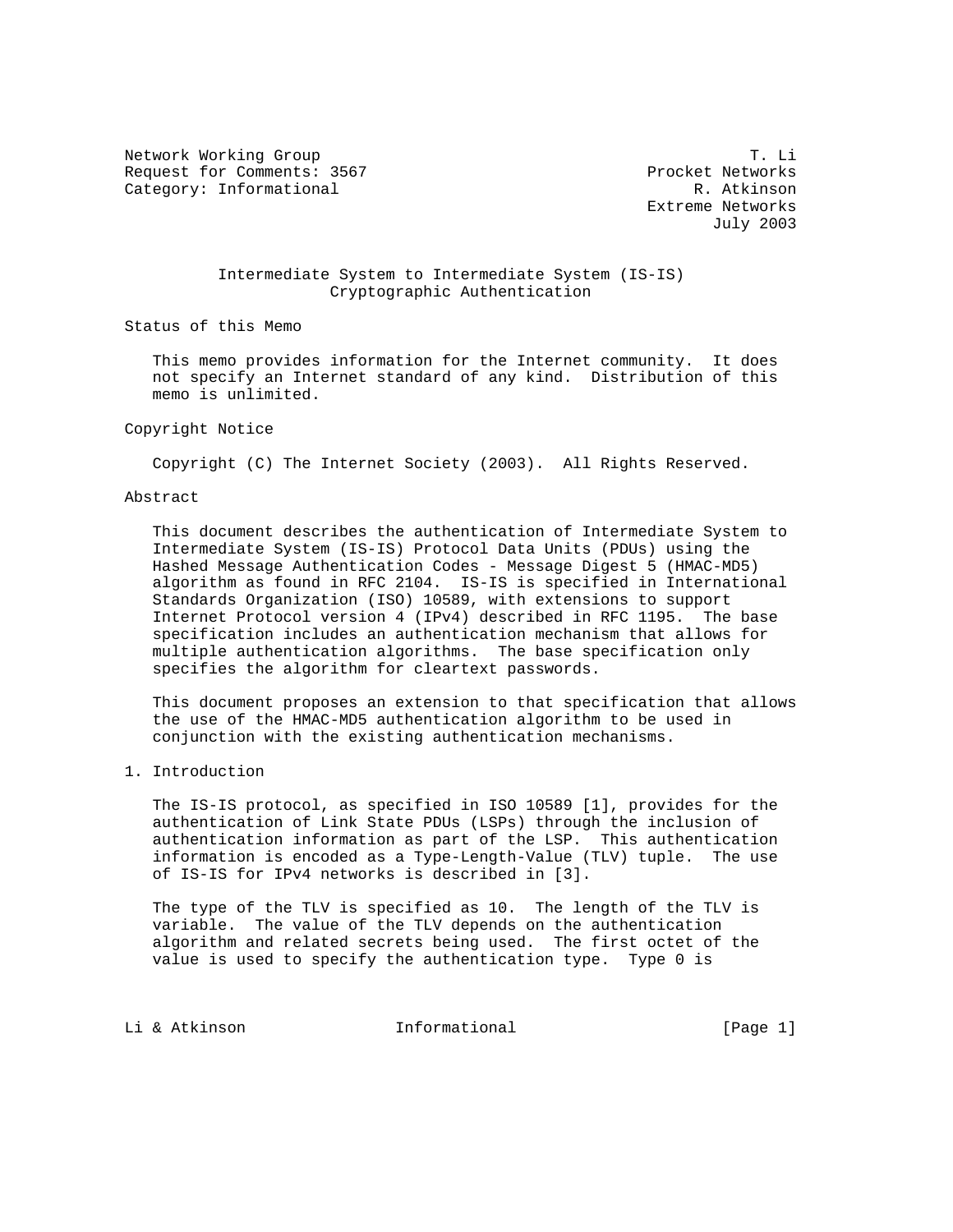reserved, type 1 indicates a cleartext password, and type 255 is used for routing domain private authentication methods. The remainder of the TLV value is known as the Authentication Value.

 This document extends the above situation by allocating a new authentication type for HMAC-MD5 and specifying the algorithms for the computation of the Authentication Value. This document also describes modifications to the base protocol to ensure that the authentication mechanisms described in this document are effective.

 This document is a publication of the IS-IS Working Group within the IETF, and is a contribution to ISO IEC JTC1/SC6, for eventual inclusion with ISO 10589.

2. Authentication Procedures

 The authentication type used for HMAC-MD5 is 54 (0x36). The length of the Authentication Value for HMAC-MD5 is 16, and the length field in the TLV is 17.

 The HMAC-MD5 algorithm requires a key K and text T as input [2]. The key K is the password for the PDU type, as specified in ISO 10589. The text T is the IS-IS PDU to be authenticated with the Authentication Value field inside of the Authentication Information TLV set to zero. Note that the Authentication Type is set to 54 and the length of the TLV is set to 17 before authentication is computed. When LSPs are authenticated, the Checksum and Remaining Lifetime fields are set to zero (0) before authentication is computed. The result of the algorithm is placed in the Authentication Value field.

 When calculating the HMAC-MD5 result for Sequence Number PDUs, Level 1 Sequence Number PDUs SHALL use the Area Authentication string as in Level 1 Link State PDUs. Level 2 Sequence Number PDUs shall use the domain authentication string as in Level 2 Link State PDUs. IS-IS HELLO PDUs SHALL use the Link Level Authentication String, which MAY be different from that of Link State PDUs. The HMAC-MD5 result for the IS-IS HELLO PDUs SHALL be calculated after the Packet is padded to the MTU size, if padding is not disabled. Implementations that support the optional checksum for the Sequence Number PDUs and IS-IS HELLO PDUs MUST NOT include the Checksum TLV.

 To authenticate an incoming PDU, a system should save the values of the Authentication Value field, the Checksum and the Remaining Lifetime field, set these fields to zero, compute authentication, and then restore the values of these fields.

Li & Atkinson **Informational** [Page 2]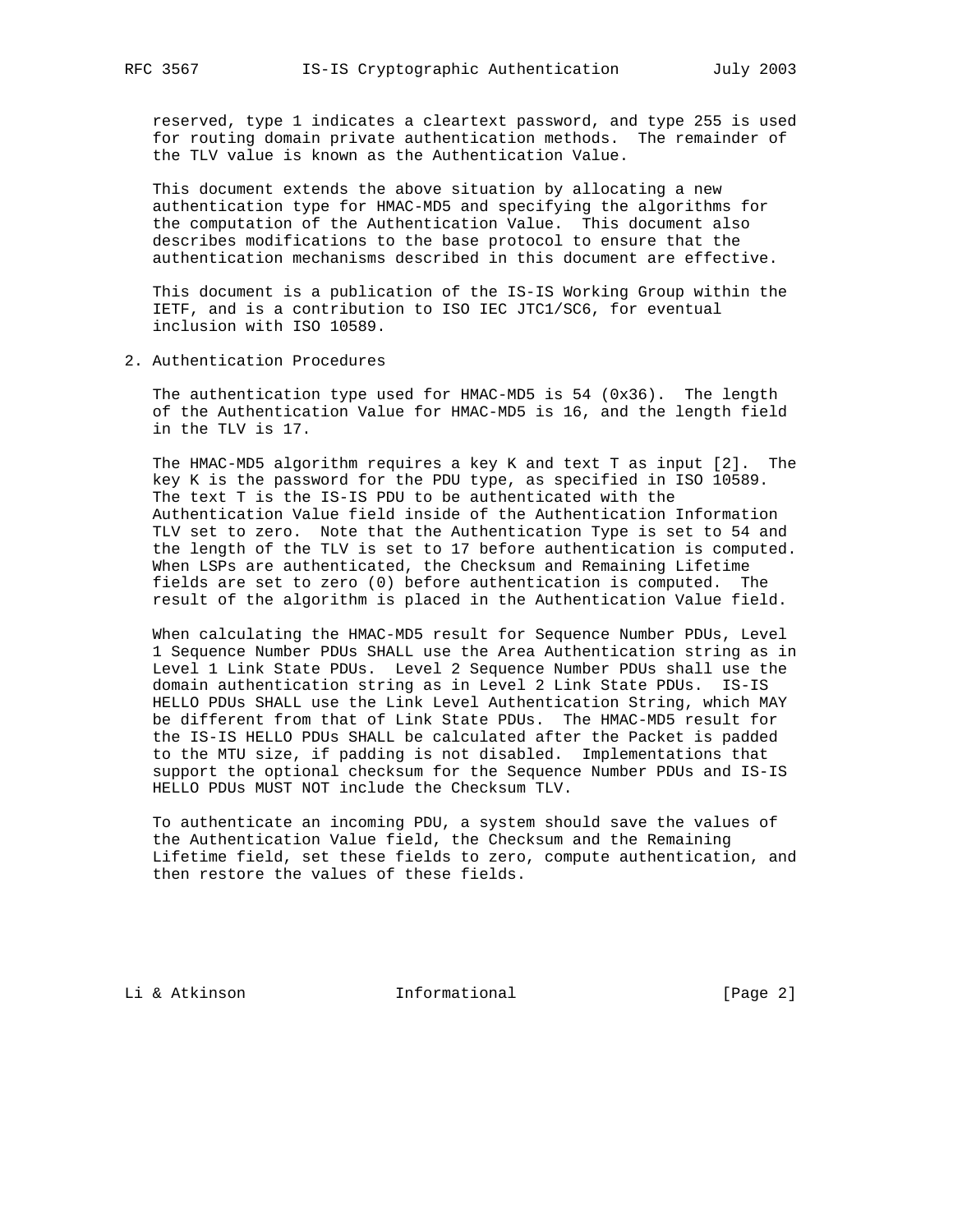An implementation that implements HMAC-MD5 authentication and receives HMAC-MD5 Authentication Information MUST discard the PDU if the Authentication Value is incorrect.

 An implementation MAY have a transition mode where it includes HMAC- MD5 Authentication Information in PDUs but does not verify the HMAC- MD5 authentication information. This is a transition aid for networks in the process of deploying authentication.

 An implementation MAY check a set of passwords when verifying the Authentication Value. This provides a mechanism for incrementally changing passwords in a network.

 An implementation that does not implement HMAC-MD5 authentication MAY accept a PDU that contains the HMAC-MD5 Authentication Type. ISes (routers) that implement HMAC-MD5 authentication and initiate LSP purges MUST remove the body of the LSP and add the authentication TLV. ISes implementing HMAC-MD5 authentication MUST NOT accept unauthenticated purges. ISes MUST NOT accept purges that contain TLVs other than the authentication TLV. These restrictions are necessary to prevent a hostile system from receiving an LSP, setting the Remaining Lifetime field to zero, and flooding it, thereby initiating a purge without knowing the authentication password.

## 2.1 Implementation Considerations

 There is an implementation issue just after password rollover on an IS-IS router that might benefit from additional commentary. Immediately after password rollover on the router, the router or IS- IS process may restart. If this happens, this causes the LSP Sequence Number restarts from the value 1 using the new password. However, neighbors will reject those new LSPs because the Sequence Number is smaller. The router can not increase its own LSP Sequence Number because it fails to authenticate its own old LSP that neighbors keep sending to it. So the router can not update its LSP Sequence Number to its neighbors until all the neighbors time out all of the original LSPs. One possible solution to this problem is for the IS-IS process to detect if any inbound LSP with an authentication failure has the local System ID and also has a higher Sequence Number than the IS-IS process has. In this event, the IS-IS process SHOULD increase its own LSP Sequence Number accordingly and re-flood the LSPs. However, as this scenario could also be triggered by an active attack by an adversary, it is recommended that a counter also be kept on this case to mitigate the risk from such an active attack.

Li & Atkinson **Informational** [Page 3]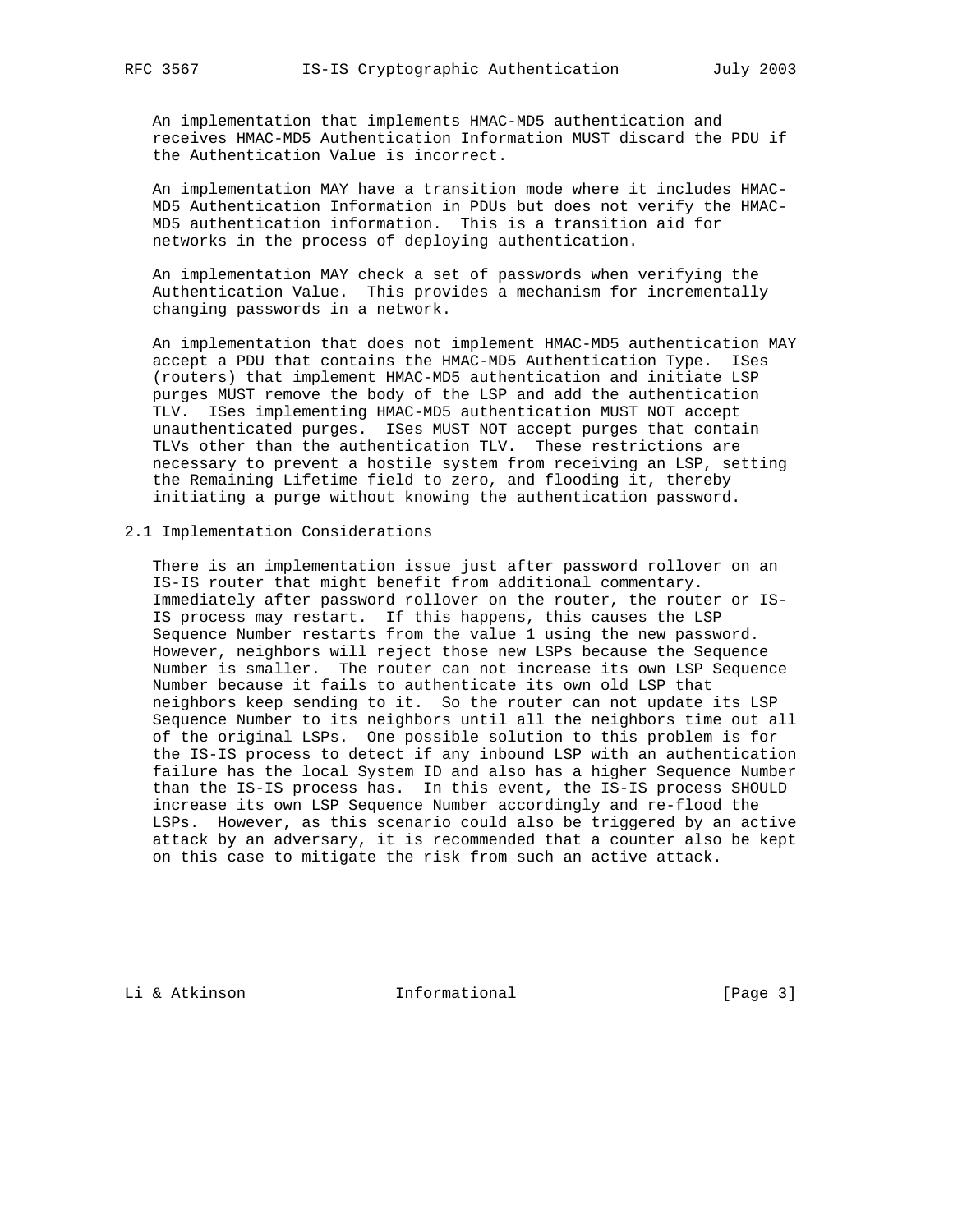#### 3. Security Considerations

 This document enhances the security of the IS-IS routing protocol. Because a routing protocol contains information that need not be kept secret, privacy is not a requirement. However, authentication of the messages within the protocol is of interest, to reduce the risk of an adversary compromising the routing system by deliberately injecting false information into the routing system.

 The technology in this document provides an authentication mechanism for IS-IS. The mechanism described here is not perfect and does not need to be perfect. Instead, this mechanism represents a significant increase in the work function of an adversary attacking the IS-IS protocol, while not causing undue implementation, deployment, or operational complexity.

 This mechanism does not prevent replay attacks, however, in most cases, such attacks would trigger existing mechanisms in the IS-IS protocol that would effectively reject old information. Denial of service attacks are not generally preventable in a useful networking protocol [4].

 Changes to the authentication mechanism described here (primarily: to add a Key-ID field such as OSPFv2 and RIPv2 have) were considered at some length, but ultimately were rejected. The mechanism here was already widely implemented in 1999. As of this writing, this mechanism is fairly widely deployed within the users interested in cryptographic authentication of IS-IS. The improvement provided by the proposed revised mechanism was not large enough to justify the change, given the installed base and lack of operator interest in deploying a revised mechanism.

 If and when a key management protocol appears that is both widely implemented and easily deployed to secure routing protocols such as IS-IS, a different authentication mechanism that is designed for use with that key management schema could be added if desired.

 If a stronger authentication were believed to be required, then the use of a full digital signature [5] would be an approach that should be seriously considered. It was rejected for this purpose at this time because the computational burden of full digital signatures is believed to be much higher than is reasonable given the current threat environment in operational commercial networks.

Li & Atkinson **Informational** [Page 4]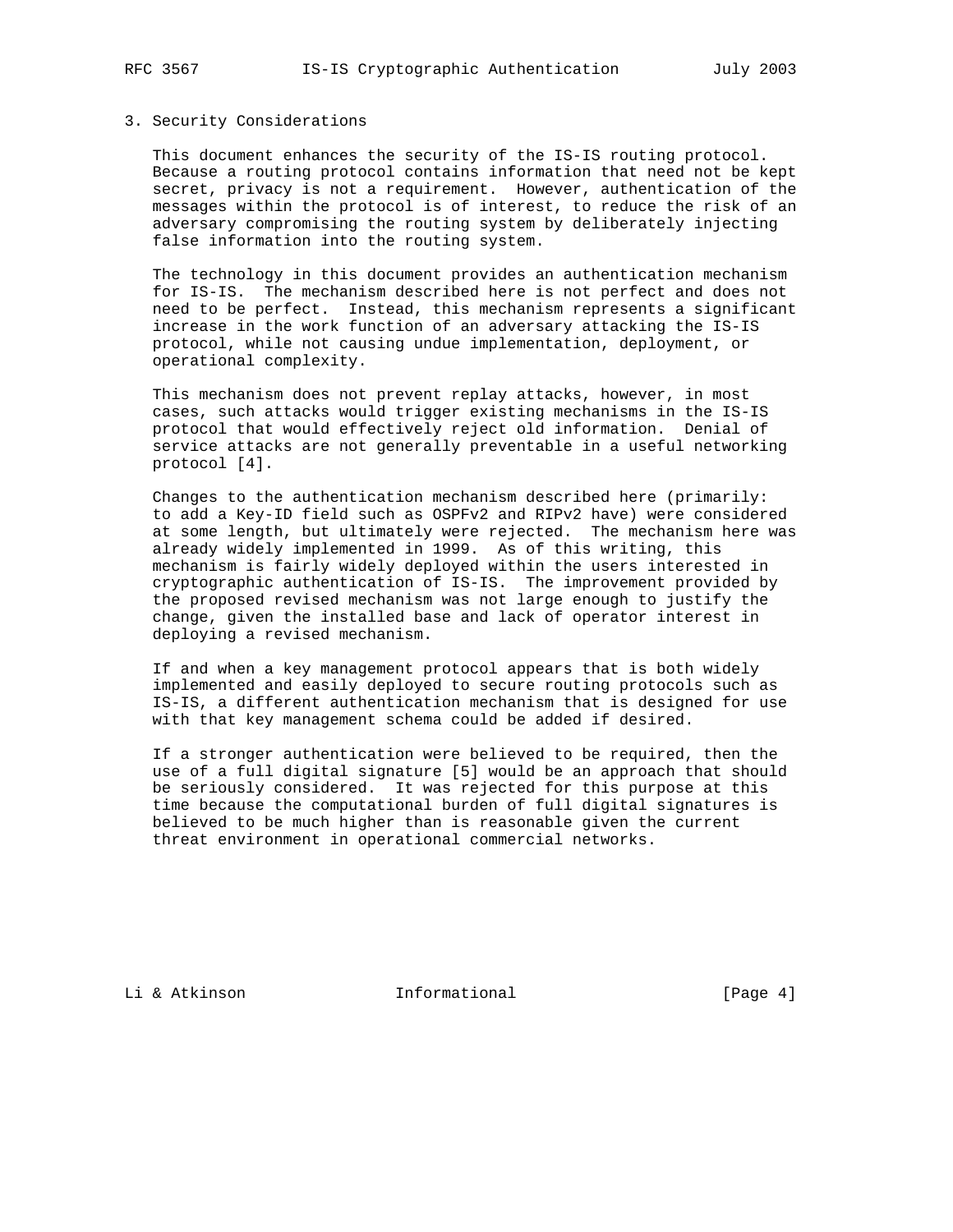#### Acknowledgements

 The authors would like to thank (in alphabetical order) Dave Katz, Steven Luong, Tony Przygienda, Nai-Ming Shen, and Henk Smit for their comments and suggestions on this document.

Normative References

- [1] ISO, "Intermediate System to Intermediate System Routing Information Exchange Protocol for use in Conjunction with the Protocol for Providing the Connectionless-mode Network Service (ISO 8473)", ISO/IEC 10589:2002, Second Edition.
- [2] Krawczyk, H., Bellare, M. and R. Canetti, "HMAC: Keyed-Hashing for Message Authentication", RFC 2104, February 1997.

Informative References

- [3] Callon, R., "Use of OSI IS-IS for Routing in TCP/IP and Dual environments", RFC 1195, December 1990.
- [4] Voydock, V. and S. Kent, "Security Mechanisms in High-level Networks", ACM Computing Surveys, Vol. 15, No. 2, June 1983.
- [5] Murphy, S., Badger, M. and B. Wellington, "OSPF with Digital Signatures", RFC 2154, June 1997.

Authors' Addresses

 Tony Li Procket Networks 1100 Cadillac Ct. Milpitas, CA 95035 USA

 Phone: +1 (408) 635-7903 EMail: tli@procket.net

 Ran J. Atkinson Extreme Networks 3585 Monroe Street Santa Clara, CA 95051 USA

 Phone: +1 (408) 579-2800 EMail: rja@extremenetworks.com

Li & Atkinson **Informational** [Page 5]